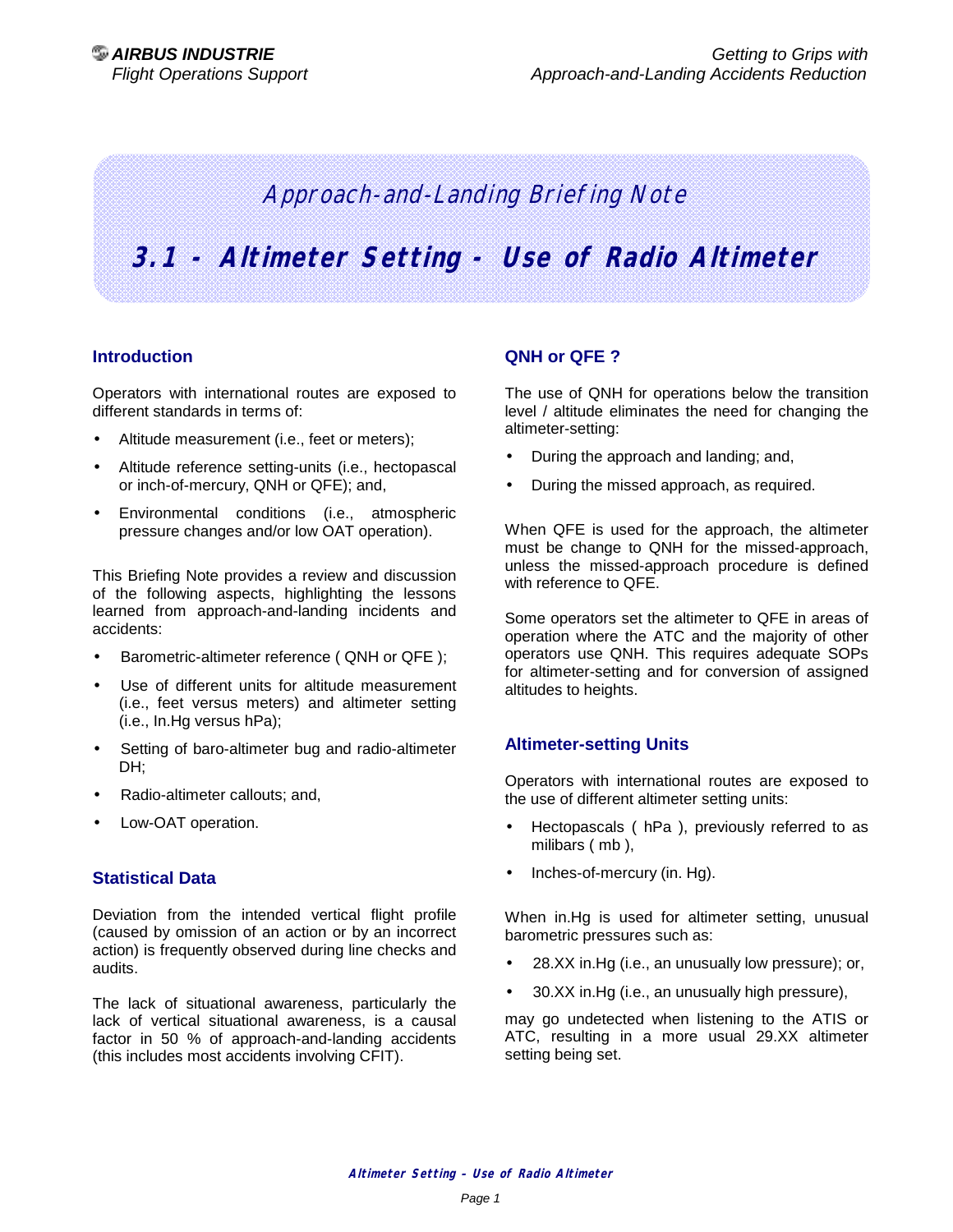A 1.00 in.Hg discrepancy in the altimeter setting results in a **1000-ft error** in the intended (actual) altitude, as illustrated by **Figure 1** ( Figure 1, Figure 2 and Figure 3 assume a 2000 ft airfield elevation and a 4000 ft indicated altitude).

In **Figure 1**, the actual QNH is an usually low 28.XX in.Hg but the altimeter setting was mistakenly set to a more usual 29.XX in.Hg, resulting in the actual altitude / height being 1000 ft **lower** than indicated:



In **Figure 3**, an actual QNH of 991 hPa was mistakenly set on the altimeter as 29.91 in.Hg (equivalent to 1012 hPa ), resulting in the actual altitude / height being 640 ft **lower** than indicated.





#### **Figure 1**

In **Figure 2**, the actual QNH is an usually high 30.XX in.Hg but the altimeter setting was mistakenly set to a more usual 29.XX in.Hg, resulting in the actual altitude / height being 1000 ft **higher** than indicated.



#### **Figure 2**

Confusion between altimeter setting units (i.e. hPa versus in.Hg) leads to similar errors in the actual altitude and actual height above airfield elevation.

### **Setting the altimeter reference**

In order to eliminate or lessen the risk associated with the use of different altimeter-setting units or with the use of unusual (low or high) altimeter-setting values, the following rules should be used by controllers (when recording the ATIS message or when transmitting the altimeter-setting) and by pilots (when reading back the altimeter-setting):

All digits as well as the unit (e.g., inches or hectopascals) should be indicated.

A transmission such as "altimeter setting six seven" can be interpreted as 28.67, 29.67 or 30.67 in.Hg, or as 967 hPa.

Indicating the altimeter-setting unit prevents confusion or allows detection and correction of a previous error.

• When using inches of mercury (in.Hg), "low" should precede an altimeter setting of 28.XX in.Hg and "high" should precede an altimeter setting of 30.XX in.Hg.

The U.S. FAA accepts this practice, if deemed desirable by regional or local air traffic services.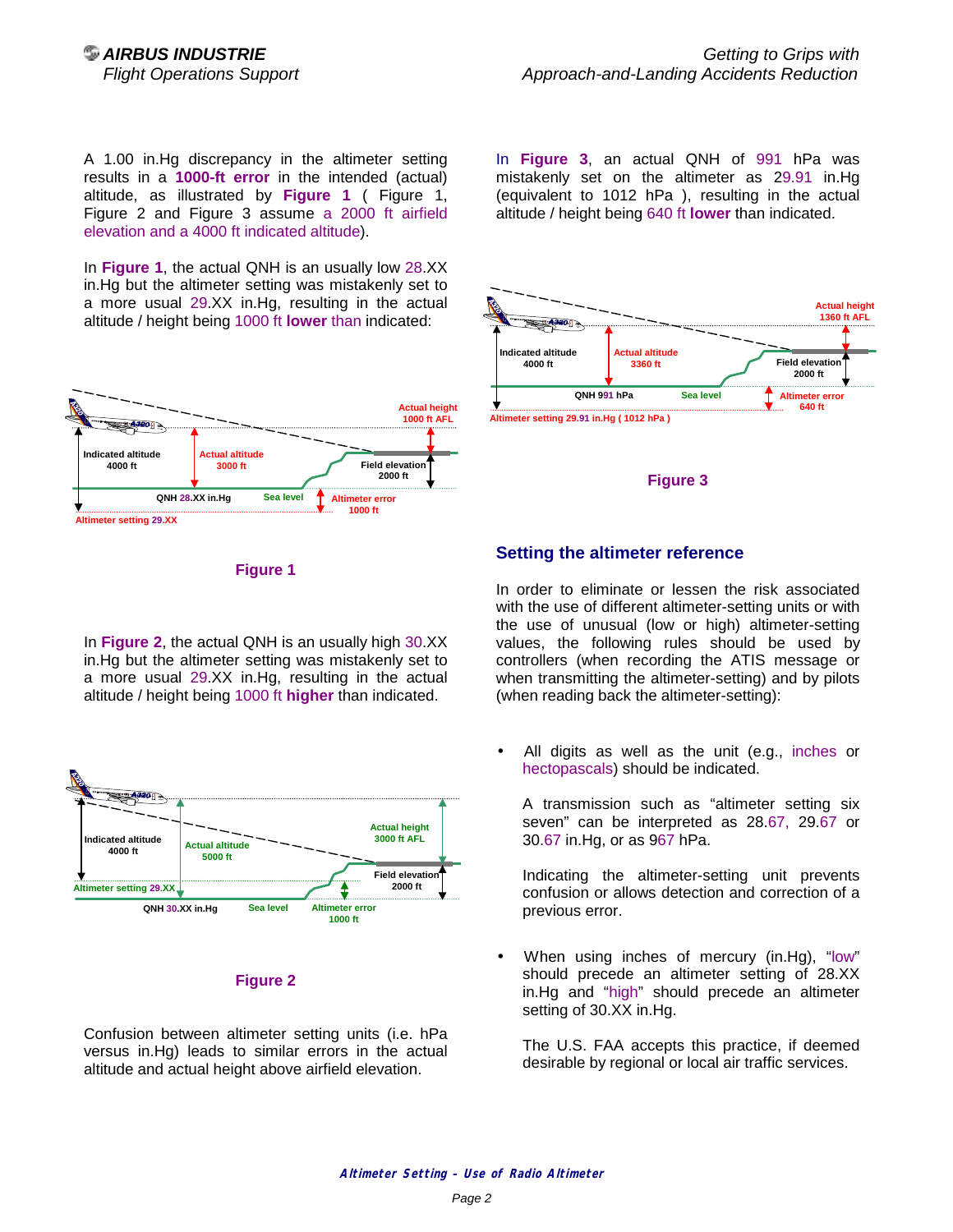The incorrect setting of the altimeter reference often is the result of one or more of the following factors:

- High workload;
- Deviation from normal task sharing;
- Interruptions and distractions; and,
- Absence of effective cross-check and backup between crewmembers.

Adherence to the defined task sharing (for normal or abnormal / emergency conditions) and the use of normal checklists are the most effective lines-ofdefense against altimeter setting errors.

### **Use of Metric Altimeter**

Using metric altitudes in certain countries (such as the Commonwealth of Independent States [CIS] and The People's Republic of China) also requires adapted procedures for setting the selected altitude on the FCU and the use of metric altimeters (or conversion tables) for reading the altitude in meters.

### **Reset of Altimeter Setting in Climb or Descent**

The transition altitude / flight level can be either:

- Fixed for the whole country ( e.g. FL 180 in the United States );
- Fixed for a given airport (as indicated in the approach chart); or,
- Variable, depending on QNH (as indicated in the ATIS message).

Depending on the airline's / flight crew's usual area of operation, changing from fixed transition altitudes / FL to variable transition altitudes / FL may result in a premature or late setting of the altimeter reference.

An altitude constraint (expressed in terms of FL in climb or expressed in terms of altitude in descent) may advance or delay the change of the altimeter reference and cause crew confusion.

#### **Setting of Barometric-altimeter Bug and Radio-altimeter DH**

The barometric-altimeter bug and of the radioaltimeter DH should be set in line with Airbus Industrie' SOP's or company' SOPs.

| <b>Approach</b>     | <b>Baro Bug</b>                           | <b>RADH</b>      |
|---------------------|-------------------------------------------|------------------|
| Visual              | MDA/DA of<br>instrument<br>approach<br>or | 200 ft<br>Note 1 |
|                     | 200 ft above<br>airfield<br>elevation     |                  |
| <b>Non-ILS</b>      | <b>MDA</b>                                | 200 ft           |
|                     |                                           | Note 1           |
| <b>ILS CAT I</b>    | DA                                        | 200 ft           |
| <b>No RA</b>        |                                           | Note 1           |
| <b>ILS CAT I RA</b> | DA                                        | RA DH            |
| <b>ILS CAT II</b>   | Note <sub>2</sub>                         |                  |
| <b>ILS CAT III</b>  | DA                                        | RA DH            |
| <b>With DH</b>      | Note 2                                    |                  |
| <b>ILS CAT III</b>  | TDZ altitude                              |                  |
| With no DH          |                                           |                  |

# **Table 1 (Table based on use of QNH)**

#### *Note 1* :

*The RA DH may be set (e.g., at 200 ft) only for terrain awareness purposes. Using the RA DH should be discussed in the approach briefing.* 

*For all approaches - except CAT I with RA, CAT II and CAT III ILS approaches - the approach MINIMUM callout is based on the barometricaltimeter bug set at the MDA(H) or DA(H).*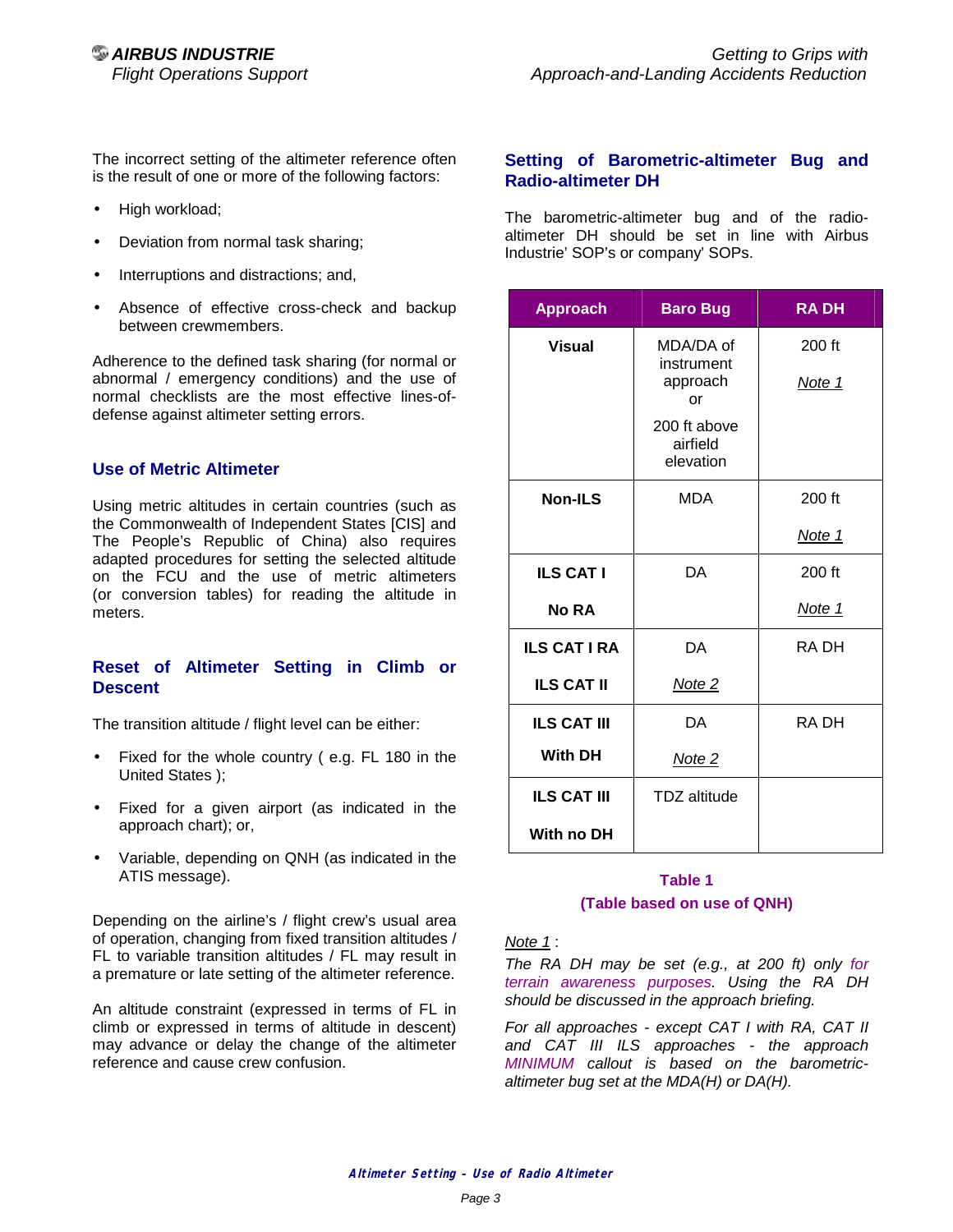*ote 2* :

*CAT III DA, or the CAT I DA in readiness for a possible reversion to CAT I minimas.* 

# **Radio-altimeter Callouts**

Radio-altimeter callouts can be either:

- Announced (verbalized) by the PNF or the Flight Engineer; or,
- Automatically generated by a synthesized voice.

Callouts should be tailored to the airline' operating policy and to the type of approach.

To enhance the flight crew's terrain awareness, a callout " Radio altimeter alive ", should be announced by the first crewmember observing the radio altimeter activation at 2500 ft height AGL.

The radio altimeter reading should then be included in the instrument scanning for the remainder of the approach.

Radio altimeter readings below obstacle clearance levels listed below, should alert the flight crew:

- Initial approach : 1000 ft AGL;
- Intermediate approach (or minimum radar vectoring altitude) : 500 ft AGL;
- Final approach (non-precision approaches with defined FAF) : 250 ft AGL.

*Note : The radio altimeter indicates the aircraft current height above the ground (height AGL) and not the height above the airfield elevation.* 

Unless the airport features high close-in terrain, the radio-altimeter reading should reasonably agree with the height above airfield elevation (obtained by direct reading of the altimeter if using QFE or by computation if using QNH).

# **Low OAT Operation**

In a standard atmosphere, the indicated altitude reflects the true altitude above the mean sea level (MSL) and therefore provides a reliable indication of terrain clearance.

Whenever, the temperature deviates significantly from the standard temperature, the indicated altitude correspondingly deviates from the true altitude, as follows:

- Extreme **high** temperature :
	- − the true altitude is **higher** than the indicated altitude,
- Extreme **low** temperature :
	- − the true altitude is **lower** than the indicated altitude, thus creating a lower than anticipated terrain separation and a potential obstacleclearance hazard.

For example, when performing an ILS approach with a published 2000 ft minimum glide-slope interception-altitude and  $a - 40$  ° C OAT, the minimum glide-slope interception altitude should be **increased by 480 ft**.



# **Figure 4 Effect of OAT on True Altitude**

The ICAO PANS-OPS, Volume I, provides altitude corrections to be added to the published minimum safe altitudes (heights).

The temperature correction (i.e., correction to be added to the indicated altitude) depends on the aerodrome surface temperature and on the desired true altitude (height) above the elevation of the altimeter-setting source.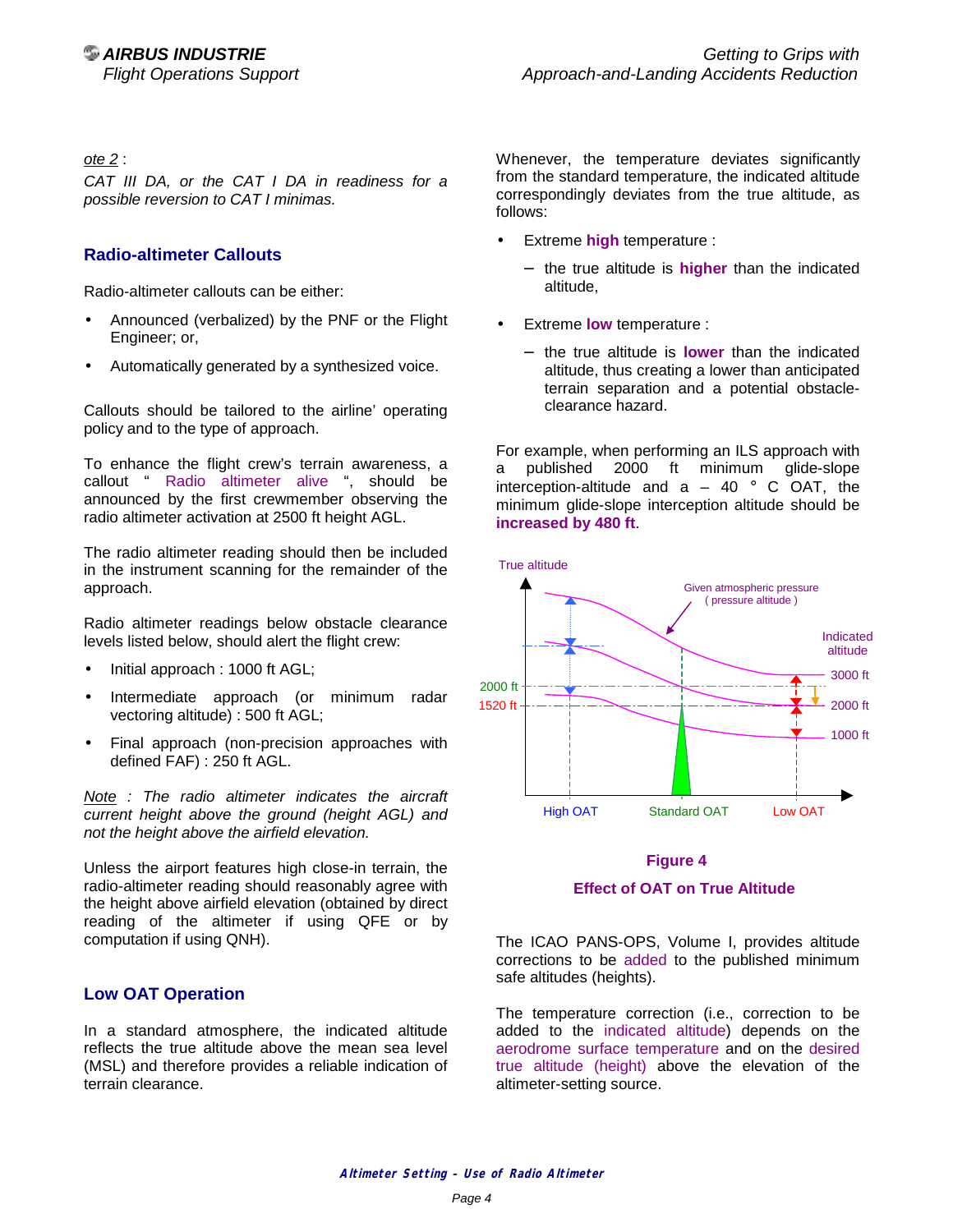Flying into a low temperature area has the same effect as flying into a low-pressure area; the aircraft is lower than the altimeter indicates.

These effects are summarized and illustrated in **Table 2**, featuring a well-known aviation golden rule:

|                         | <b>From</b> | To   |                             |
|-------------------------|-------------|------|-----------------------------|
| Atmospheric<br>Pressure | High        | Low  | <b>Look</b><br>out<br>below |
| OAT                     | Warm        | Cold |                             |

#### **Table 2**

The pilot is responsible for performing this correction, except when under radar control in a radar vectoring area; in this case, the controller normally is responsible for terrain clearance, including accounting for the cold temperature correction.

Nevertheless, the operator and/or pilot should confirm this responsibility with the air traffic services of the country of operation.

The temperature correction on altitude affects the following published altitudes, which therefore should be increased under low OAT operation:

- MEA, MSA;
- Transition routes altitude;
- Procedure turn altitude (as applicable);
- FAF altitude;
- Step-down altitude(s) and MDA(H) during a nonprecision (non-ILS) approach;
- OM crossing altitude during an ILS approach; and,
- Waypoint crossing altitudes during a GPS approach flown with vertical navigation.

ICAO PANS-OPS does not provide altitude corrections for extreme high temperatures; the temperature effect on the true altitude should not be ignored when planning for a constant-angle nonprecision approach (i.e., to maintain the required flight path angle and/or vertical speed).

### **Summary of key points**

Altimeter-setting errors result in a lack of vertical situational awareness; the following key points should be emphasized to minimize altimeter-setting errors and to optimize the use of the barometricaltimeter bug and radio-altimeter DH:

- Awareness of altimeter setting changes due to prevailing weather conditions (extreme cold or warm fronts, steep frontal surfaces, semipermanent or seasonal low pressure areas);
- Awareness of the altimeter setting unit in use at the destination airport;
- Awareness of the anticipated altimeter setting, using two independent sources for cross-check (e.g., METAR and ATIS messages);
- Effective PF/PNF crosscheck and backup;
- Adherence to SOPs for:
	- − reset of barometric-altimeters in climb and descent, for example:
		- in climb : at the transition altitude; and,
		- in descent : when cleared to an altitude;
	- − use of standby-altimeter to crosscheck main altimeters;
	- − altitude callouts;
	- − radio-altimeter callouts; and,
	- − setting of barometric-altimeter bug and radioaltimeter DH.